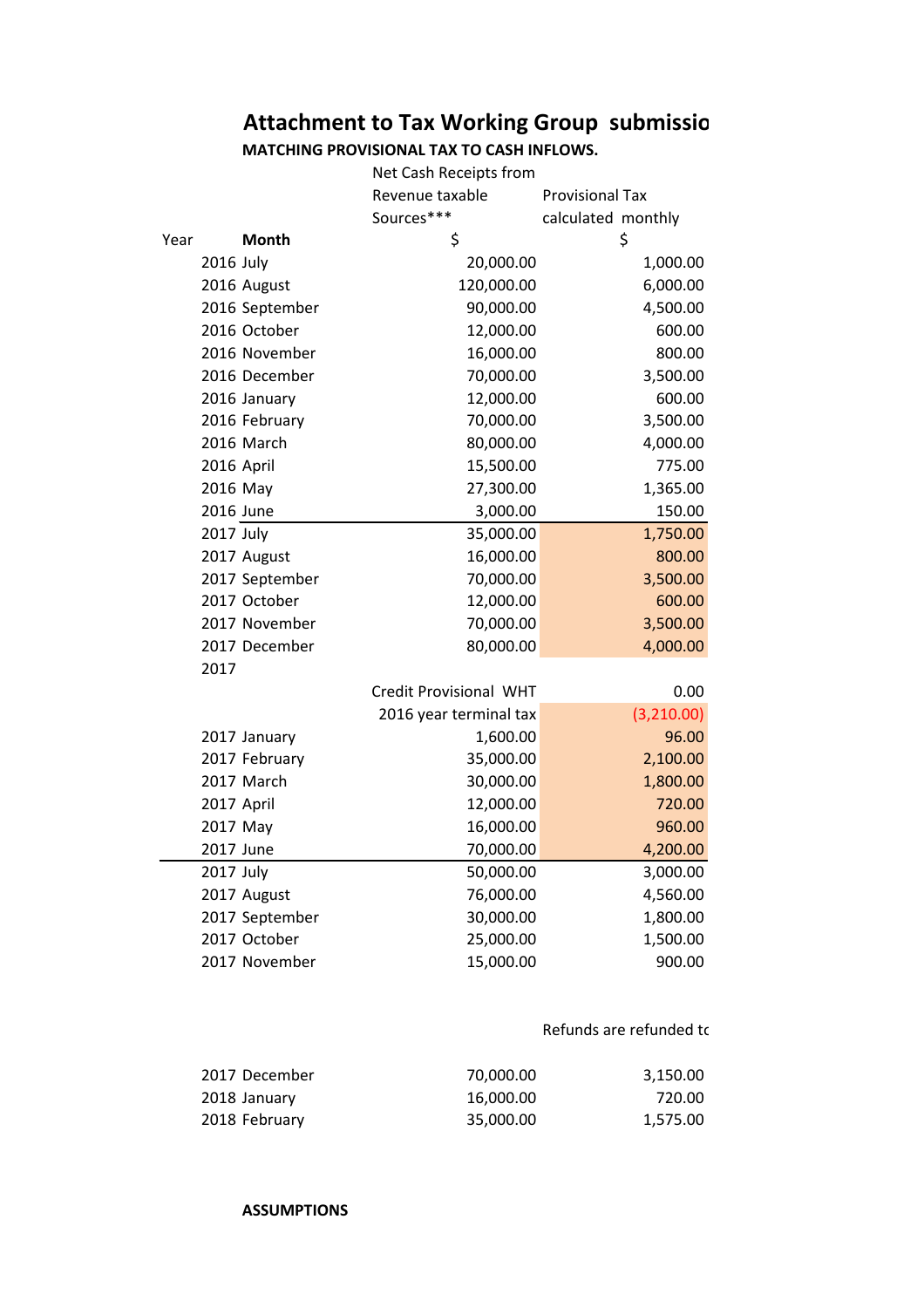\*\*\* Cash net of GST. Would exclude Equity injections **PTPR** The assumption here is that each cash flow has a taxable profit in the assumption here is that each cash flow has a

Most SME prime source of accounting data capture is the bank stat This is the basis of products such as Xero. MYOB etc.

**Prescribed rate:** Previous financial years ratio of RIT to Gross revenues In the first year of a business would not pay any provisional tax pa

## **Risk to the Crown.**

What is to happen when the company ceases trading and the final  $\vdash$ IRD Commissioner must have tax recovery powers in this case.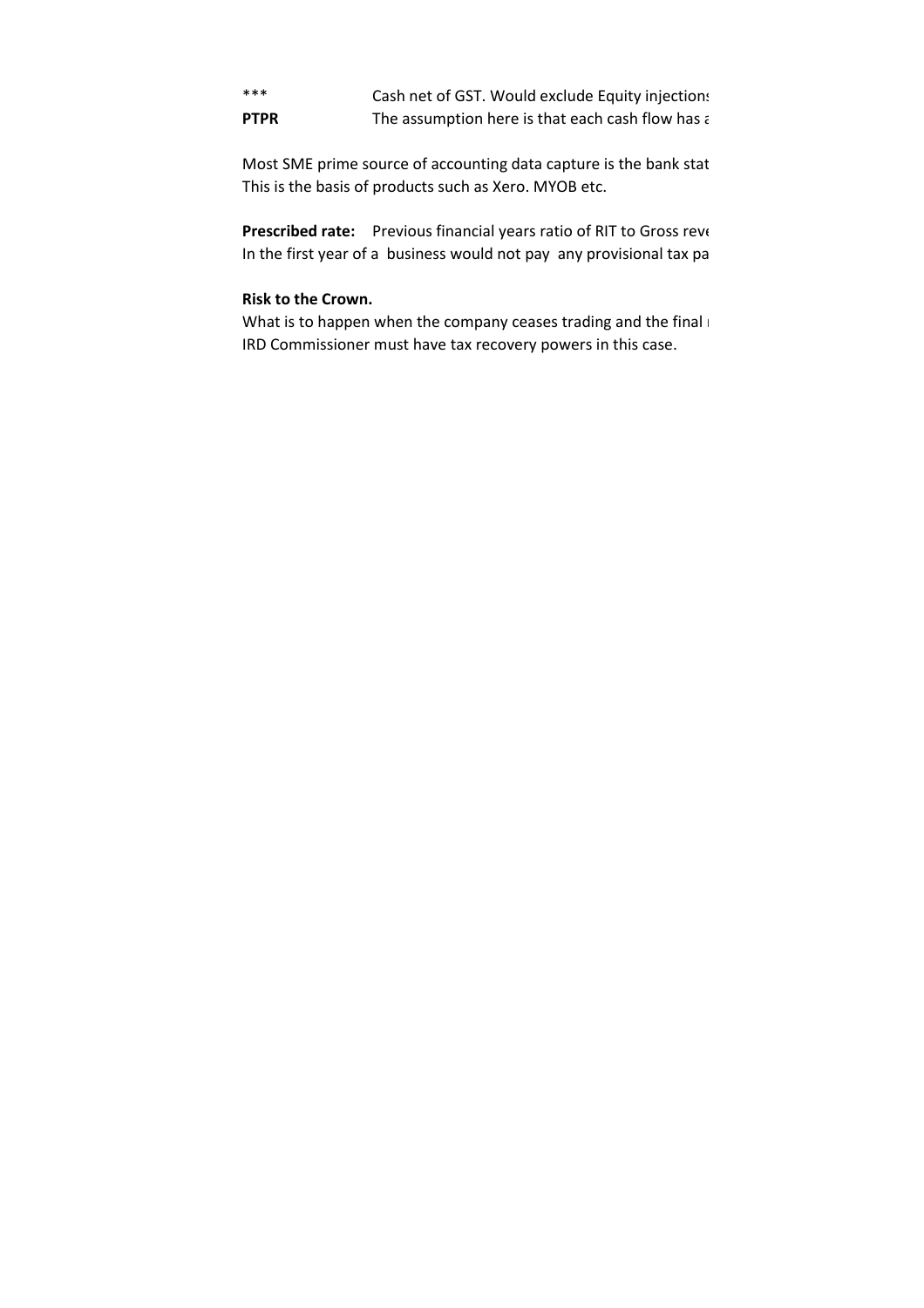## **An from John O'Malley. C.A.**

| <b>Provisional Tax</b><br>Paid six monthly | Provisional Tax balance in<br>account( in perpetuity) | Provisional tax<br>prescribed rate,.  |                          |
|--------------------------------------------|-------------------------------------------------------|---------------------------------------|--------------------------|
| \$                                         | \$                                                    | [PTPR]                                |                          |
|                                            | 1,000.00                                              | 5.00%                                 |                          |
|                                            | 7,000.00                                              | 5.00%                                 |                          |
|                                            | 11,500.00                                             | 5.00%                                 |                          |
|                                            | 12,100.00                                             | 5.00%                                 |                          |
|                                            | 12,900.00                                             | 5.00%                                 |                          |
| 16,400.00                                  | 0.00                                                  | 5.00%                                 |                          |
|                                            | 600.00                                                | 5.00%                                 |                          |
|                                            | 4,100.00                                              | 5.00%                                 |                          |
|                                            | 8,100.00                                              | 5.00%                                 |                          |
|                                            | 8,875.00                                              | 5.00%                                 |                          |
|                                            | 10,240.00                                             | 5.00%                                 |                          |
| 10,390.00                                  | 0.00                                                  | 5.00% Balance day                     |                          |
|                                            | 1,750.00                                              | 5.00%                                 |                          |
|                                            | 2,550.00                                              | 5.00%                                 |                          |
|                                            | 6,050.00                                              | 5.00%                                 |                          |
|                                            | 6,650.00                                              | 5.00%                                 |                          |
|                                            | 10,150.00                                             | 5.00%                                 |                          |
| 14,150.00                                  | 0.00                                                  | 5.00% Annual Income tax retu          |                          |
|                                            |                                                       |                                       |                          |
|                                            | 0.00                                                  |                                       | Provisional tax paid for |
|                                            | (3,210.00)                                            |                                       |                          |
|                                            | (3, 114.00)                                           | 6.00% Recalculated PTRR on p          |                          |
|                                            | (1,014.00)                                            | 6.00%                                 |                          |
|                                            | 786.00                                                | 6.00%                                 |                          |
|                                            | 1,506.00                                              | 6.00%                                 |                          |
|                                            | 2,466.00                                              | 6.00%                                 |                          |
| 6,666.00                                   | 0.00                                                  | 6.00% Balance Day                     |                          |
|                                            | 3,000.00                                              | 6.00%                                 |                          |
|                                            | 7,560.00                                              | 6.00%                                 |                          |
|                                            | 9,360.00                                              | 6.00%                                 |                          |
|                                            | 10,860.00                                             | 6.00%<br>6.00% Annual Income tax retu |                          |
|                                            | 11,760.00                                             |                                       |                          |
|                                            |                                                       |                                       | Provisional tax paid for |
| the taxpayer (plus interest)               |                                                       |                                       | Ta                       |
|                                            |                                                       |                                       |                          |
|                                            | 14,910.00                                             | 4.50% Recalculated PTRR on p          |                          |
|                                            | 15,630.00                                             | 4.50%                                 |                          |
|                                            | 17,205.00                                             | 4.50%                                 |                          |
|                                            | ETC                                                   |                                       |                          |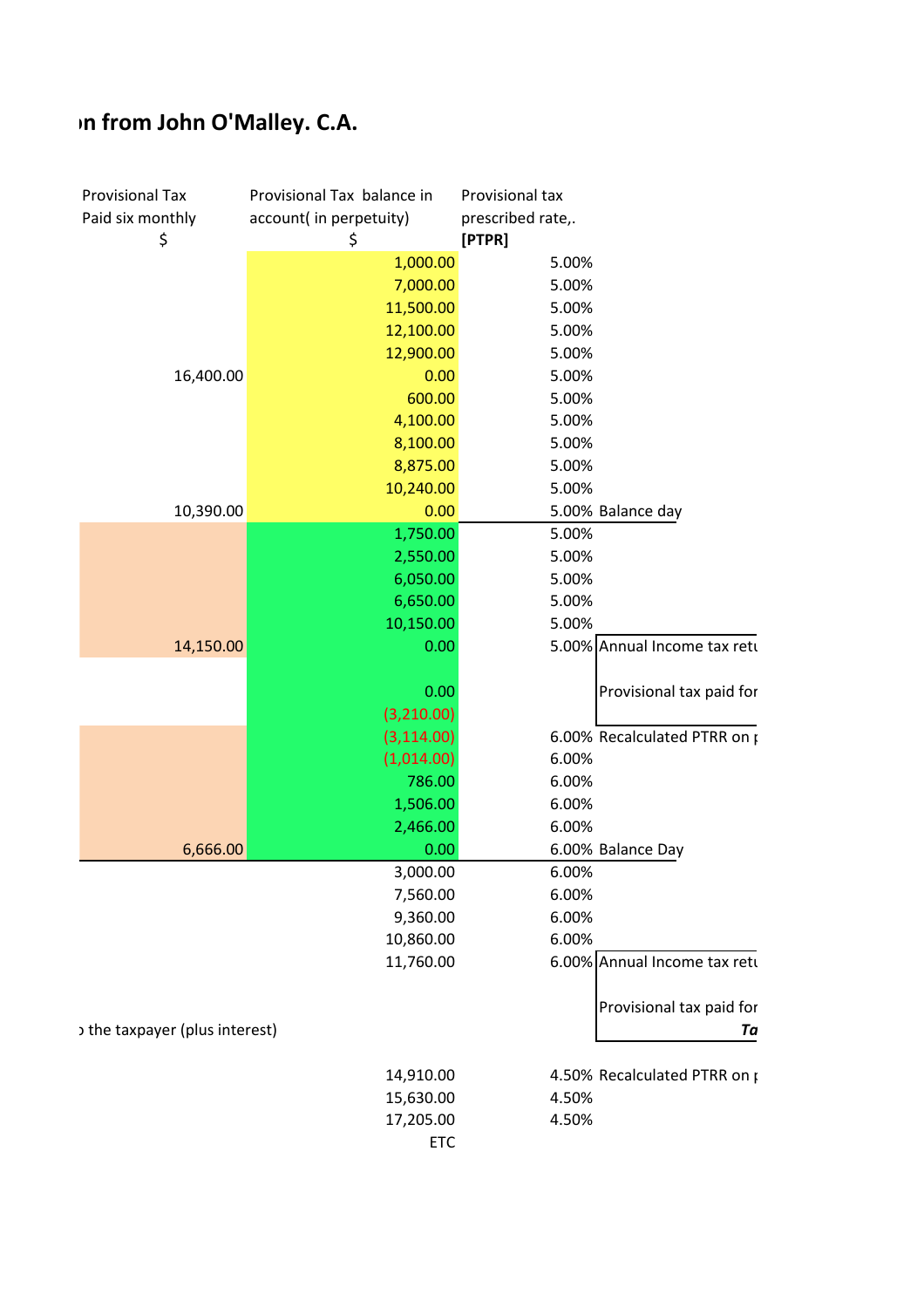s, Loans, Capital gains realised.

a taxable profit included in it equal to previous years RIT to Gross sales ratio.

Most continue the source of a continue to a continue of a continue of a continue is the bank statement.

enue (excluding GST) In the first yable.

months cash flow is stripped by shareholder emplyees ?